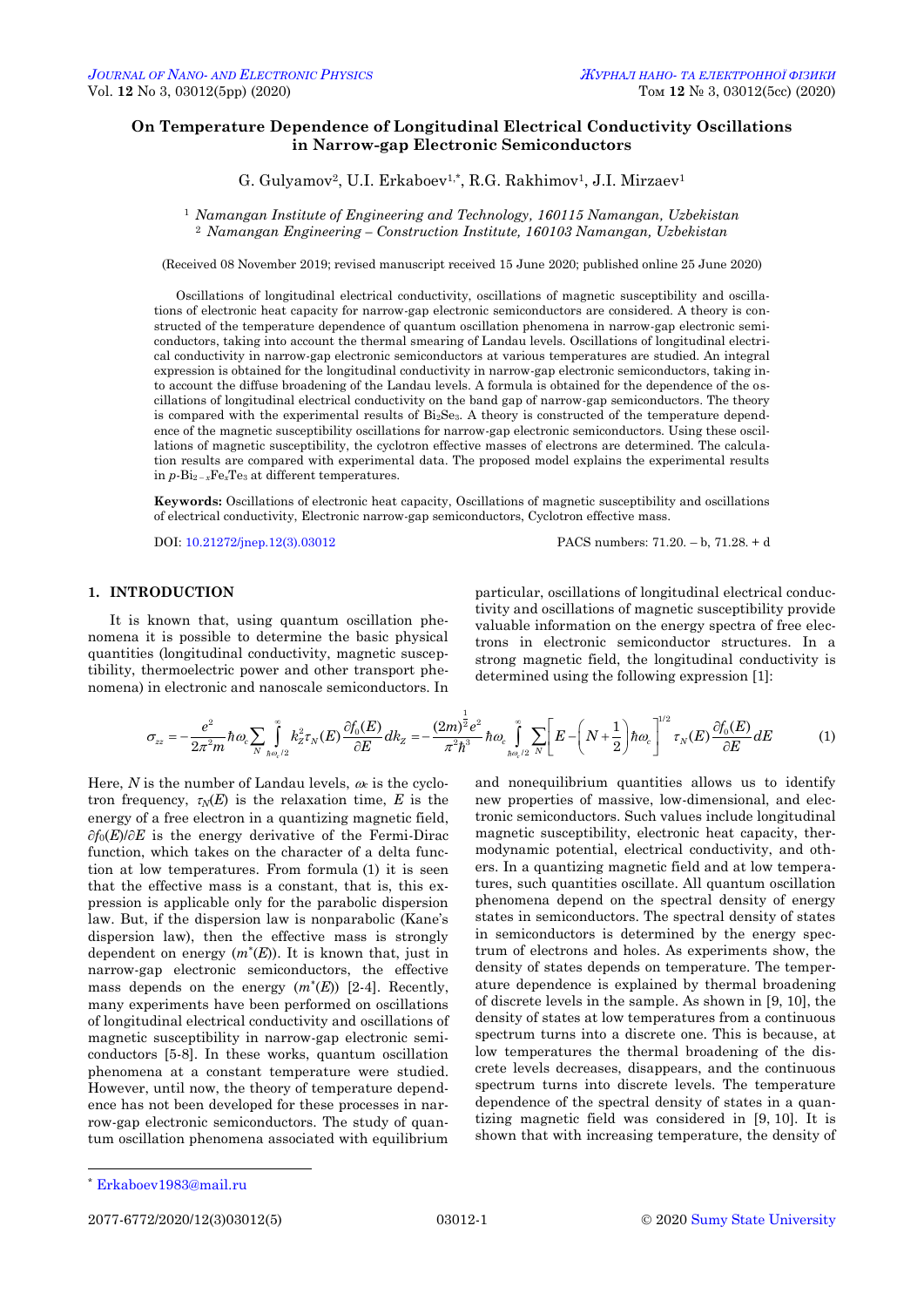states in a strong field turns into a continuous spectrum of the density of states of electrons in the absence of a magnetic field. In this case, with increasing temperature, in the collision of electrons, the thermal motion smears the discrete Landau levels and turns them into a continuous spectrum of density of states. The discontinuous nature of the function, the spectral density of states near the points  $E = (N + 1/2)\hbar\omega_c$  leads to significant features of the phenomena of transport and magnetic susceptibility with the parabolic dispersion law. In works [11-13], oscillations of the longitudinal magnetic susceptibility were observed in wide-gap and narrow-gap semiconductors at constant temperatures. And also, in these works the temperature dependence of the oscillation amplitude of the longitudinal magnetic susceptibility was considered in a strong magnetic field. However, in the above works, a concrete theory of oscillations of the longitudinal magnetic susceptibility in narrow-gap semiconductors, taking into account the temperature dependence of the spectral density of states, was not constructed.

The aim of this work is to construct a theory of the temperature dependence of the oscillations of longitudinal electric conductivity and oscillations of the magnetic susceptibility in narrow-gap electronic semiconductors, taking into account the thermal broadening of the Landau levels.

### **2. THEORY**

### **2.1 Dependence of Oscillations of Longitudinal Electrical Conductivity on the Band Gap in Narrow-gap Electronic Semiconductors**

Let us consider oscillations of longitudinal electrical conductivity in narrow-gap electronic semiconductors. In a quantizing magnetic field, the electron energy of the conduction band is determined by the following expression [1]:

$$
E_{N\pm} = -\frac{E_g}{2} + \frac{1}{2} \sqrt{E_g^2 + 4E_g \left[ \left( N + \frac{1}{2} \right) \hbar \omega_c + \frac{\hbar^2 k_z^2}{2m_n} \pm \frac{g_0 \mu_B H}{2} \right]} \tag{2}
$$

where  $E_N$  is the electron energy of the conduction band in a quantizing magnetic field with a nonparabolic dispersion law, *E<sup>g</sup>* is the band gap of narrow-gap semiconductors.

We define *k<sup>z</sup>* from formula (2) excluding spin. From here, we find  $k_z^2$  and determine the wave function along the *Z*-axis with the nonparabolic dispersion law:

$$
k_z = \frac{\sqrt{2m}}{\hbar} \sqrt{\frac{E_N^2}{E_g} + E_N - \left(N + \frac{1}{2}\right) \hbar \omega_c}
$$
 (3)

Differentiating formula (3), we obtain the following expression and we determine the expression for the longitudinal conductivity in narrow-gap electronic semiconductors:

$$
\sigma_{zz} = -\frac{(2m)^{\frac{1}{2}}e^2}{\pi^2\hbar^3} \cdot \hbar \omega_c \int_{\hbar \omega_c/2}^{\infty} \sum_{N} \left( \frac{2E_N}{E_g} + 1 \right) \left[ \frac{E_N^2}{E_g} + E_N - \left( N + \frac{1}{2} \right) \hbar \omega_c \right]^{1/2} \tau_N(E) \frac{\partial f_0(E)}{\partial E} dE \tag{4}
$$

Now, let us analyze the longitudinal conductivity oscillations for various narrow-gap electronic semiconductors with a nonparabolic dispersion law. Formula (4) allows to graphically analyze the dependence of  $\sigma_{zz}(E, H, T, E_{\rm g}(T))$ . Fig. 1 shows the dependence of the longitudinal conductivity oscillations on a strong magnetic field in InSb. Here,  $T = 1$  K,  $E_g = 0.234$  eV and the number of Landau levels in the conduction band is  $N = 10$  [14, 15]. As can be seen from Fig. 1, with increasing magnetic field induction, the amplitudes of oscillations of the longitudinal conductivity increase. It can also be seen from the figure that the amplitude of the conductivity oscillation is 10. Each oscillation of the amplitude of the longitudinal conductivity corresponds to one discrete Landau level.

With the help of formula (4), we compare the oscillations of the longitudinal electrical conductivity for various values of the band gap. In Fig. 1, oscillation phenomena are presented for InSb and InAs at a constant temperature. Here,  $T = 4$  K,  $E_g = 0.234$  eV [15] for InSb,  $E_g = 0.414$  eV [15] for InAs and the number of Landau levels in the conduction band is equal to  $N = 12$ . As can be seen from Fig. 1, with an increase in the band gap, one can observe a downward movement of the oscillation graph. For example, longitudinal electrical conductivity at  $E_g = 0.234 \text{ eV}$ ,  $B = 0.5 \text{ T}$ ,  $T = 1 \text{ K}$  is equal to  $\sigma_{zz} = 0.266$  (Ohm·cm)<sup>-1</sup>. Longitudinal conductivity at  $E_g = 0.414 \text{ eV}$ ,  $B = 0.5 \text{ T}$ ,  $T = 1 \text{ K}$  is equal to  $\sigma_{zz} = 0.246$  (Ohm·cm)<sup>-1</sup>. It follows that with the help of the band gap of narrow-gap semiconductors at constant

temperatures, it is possible to control the oscillations of longitudinal electrical conductivity. Thus, from Fig. 1, a strong dependence of the longitudinal electrical conductivity on the band gap in narrow-gap semiconductors is seen. But, as can be seen from formula (1), for a spectrum with a parabolic dispersion law, the longitudinal electrical conductivity oscillations do not depend on the band gap.



**Fig. 1 –** Longitudinal electrical conductivity oscillations in narrow-gap semiconductors at  $T = 1$  K calculated by formula (4):  $1 -$  for InSb;  $2 -$  for InAs

### **2.2 Temperature Dependence of Longitudinal Conductivity Oscillations in Narrow-gap Electronic Semiconductors**

Let us consider the temperature dependence of the longitudinal electric conductivity oscillations in nar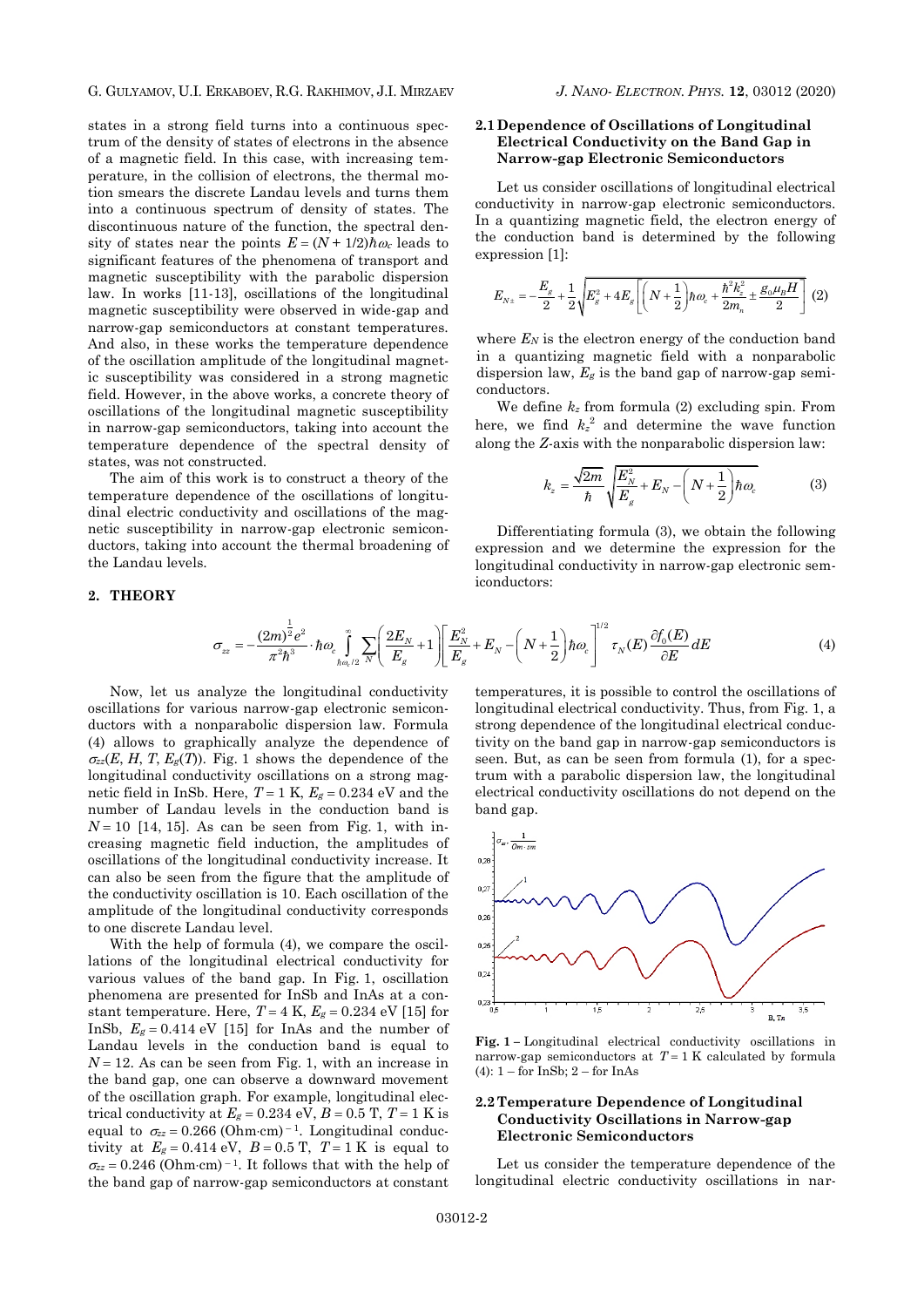ON TEMPERATURE DEPENDENCE OF LONGITUDINAL… *J. NANO- ELECTRON. PHYS.* **[12](#page-0-2)**, [03012](#page-0-2) [\(2020\)](#page-0-2)

row-gap electronic semiconductors. The graphs in Fig. 1 are obtained at low temperatures and strong magnetic fields. In this case, the Landau levels are manifested sharply and the thermal broadening is very weak. The broadening of the discrete levels is described by the derivative of the Fermi-Dirac energy distribution function  $\partial f(E, \mu, T)/\partial E$ . To take into account the temperature dependence of the longitudinal conductivity oscillations, we expand  $\sigma_{zz}(E, H, T, E_g(T))$  in the derivative of the Fermi-Dirac distribution function  $\partial f(E, \mu, T)/\partial E$ .

Then the longitudinal conductivity oscillations will depend on the temperature. As known, the band gap of semiconductors is highly dependent on temperature  $(E_g(T))$  [15, 16]. The temperature dependence of the band gap of semiconductors can be determined using the empirical relation of Varshni [15, 16] or the analytical expression of Feng [16] and other relations. Hence, we obtain the temperature dependence of the longitu-

ions, we expand 
$$
\sigma_{zz}(E, H, T, E_g(T))
$$
 in the derivative  
the Fermi-Dirac distribution function  $\partial f(E, \mu, T)/\partial E$ . ductors in the presence of a strong magnetic field:  

$$
\sigma_{zz}(E, H, T, E_g(T)) = -\frac{(2m)^{\frac{1}{2}}e^2}{\pi^2\hbar^3} \cdot \hbar \omega_c \cdot \int_{\hbar \omega_c/2}^{\infty} \sum_{N} \tau_0 E^r \left( \frac{2E_N}{E_g(0) - \frac{\alpha_1 T^2}{\alpha_2 + T}} + 1 \right) \left[ \frac{E_N^2}{E_g(0) - \frac{\alpha_1 T^2}{\alpha_2 + T}} + E_N - \left( N + \frac{1}{2} \right) \hbar \omega_c \right] \frac{\partial f_0(E, \mu, T)}{\partial E} dE
$$
(5)

Thus, it becomes possible to calculate the longitudinal conductivity oscillations in narrow-gap semiconductors at various temperatures.

We plot the graph of the  $\sigma_{zz}(E, H, T, E_g(T))$  dependences with the help of formula (5). Fig. 2 shows the oscillations of the longitudinal conductivity in InSb at temperatures  $T = 1$  K, 25 K, and 77 K. It can be seen from Fig. 2 that at a temperature of 77 K, the amplitudes of the longitudinal electrical conductivity oscillations are practically unnoticeable and coincide with  $\sigma_{zz}(E, H, T, E_g(T))$  in the absence of a magnetic field.

# **2.3 Investigation of Magnetic Susceptibility Oscillations in Narrow-gap Semiconductors at Various Temperatures**

Let us consider the temperature dependence of the

narrow-gap semiconductors taking into account the temperature dependence of the density of states. For narrow-gap semiconductors, the spectral density of

states is determined by the following expression [10]:

$$
N_{S}(E,H) = \frac{(m)^{\frac{3}{2}}}{(2)^{\frac{1}{2}}\pi^2\hbar^3} \frac{\hbar\omega_c}{2} \sum_{N=0}^{N_{\text{max}}} \frac{\frac{2E}{E_s} + 1}{\sqrt{\frac{E^2}{E_s} + E - (N + \frac{1}{2})\hbar\omega_c}} , \quad (6)
$$

where  $N_S(E, H)$  is the spectral density of energy states with nonparabolic dispersion law. Integrating formula (6), we obtain the total number of quantum states per unit volume. In quantizing magnetic fields, the free energy of electrons without taking into account spin is expressed in terms of the total number of quantum

Let us consider the temperature dependence of the  
longitudinal magnetic susceptibility oscillations in  

$$
F(E, H, T) = n(\mu) - \frac{m^{\frac{1}{2}}}{(\pi \hbar)^2} \cdot \frac{eH}{c} \cdot \int_{N=0}^{N_{\text{max}}} \sqrt{\frac{E^2}{E_g} + E - \left(N + \frac{1}{2}\right) \frac{\hbar eH}{mc}} \cdot \left(1 + \exp\left(\frac{E - \mu}{kT}\right)\right)^{-1} dE
$$
(6)

where,  $n$  is the concentration of charge carriers,  $\mu$  is the Fermi level. Differentiating (7) with respect to *H* we find *dF*(*E*, *H*, *T*)/*dH*, and differentiating again with respect to *H* we obtain  $d^2F(E, H, T)/dH^2$ :

*n* is the concentration of charge carriers, 
$$
\mu
$$
 is the  
level. Differentiating (7) with respect to *H* we expect to *H* we obtain  $d^2F(E, H, T)/dH^2$ :  

$$
\chi(E, H, T) = \frac{d^2F(E, H, T)}{dH^2} = -\frac{e^2m^{-\frac{1}{2}}}{4\hbar(c\pi)^2} \cdot \int_{N=0}^{N_{\text{max}}} \frac{\left(N + \frac{1}{2}\right)^2 \frac{3\hbar eH}{mc} - 4\left(N + \frac{1}{2}\right) \left(\frac{E^2}{E_g} + E\right)}{\sqrt{\left(\frac{E^2}{E_g} + E - \left(N + \frac{1}{2}\right)\frac{\hbar eH}{mc}\right)^3}} \cdot \frac{1}{\left(1 + \exp\left(\frac{E - \mu}{kT}\right)\right)} dE
$$
(7)

Here,  $\chi(E, H, T)$  are magnetic susceptibility oscillations in narrow-gap electronic semiconductors. Thus, using formula (8), one can calculate the temperature dependences of the magnetic susceptibility oscillations in narrow-gap electronic semiconductors. Now consider the numerical calculations using the computer program Maple.

Using formula (8), we construct a graph of the dependence of the longitudinal magnetic susceptibility oscillations on the strong magnetic field strength in *n*- $Bi_2Te_{2.85}Se_{0.15}$  (Fig. 3). Here,  $E_g(0) = 0.18 \text{ eV}$  [17], magnetic field strength  $B = 0.1 \div 3$  T (or  $H = 1 \div 30$  kOe) at  $T = 2$  K. From Fig. 3 it follows that with an increase in the magnetic field induction, the oscillation amplitude of the longitudinal magnetic susceptibility increases



**Fig. 2 –** Temperature dependence of the longitudinal electrical conductivity oscillations in various narrow-gap electronic semiconductors calculated by the formula (5):  $1 -$  for InSb and 2 – for InAs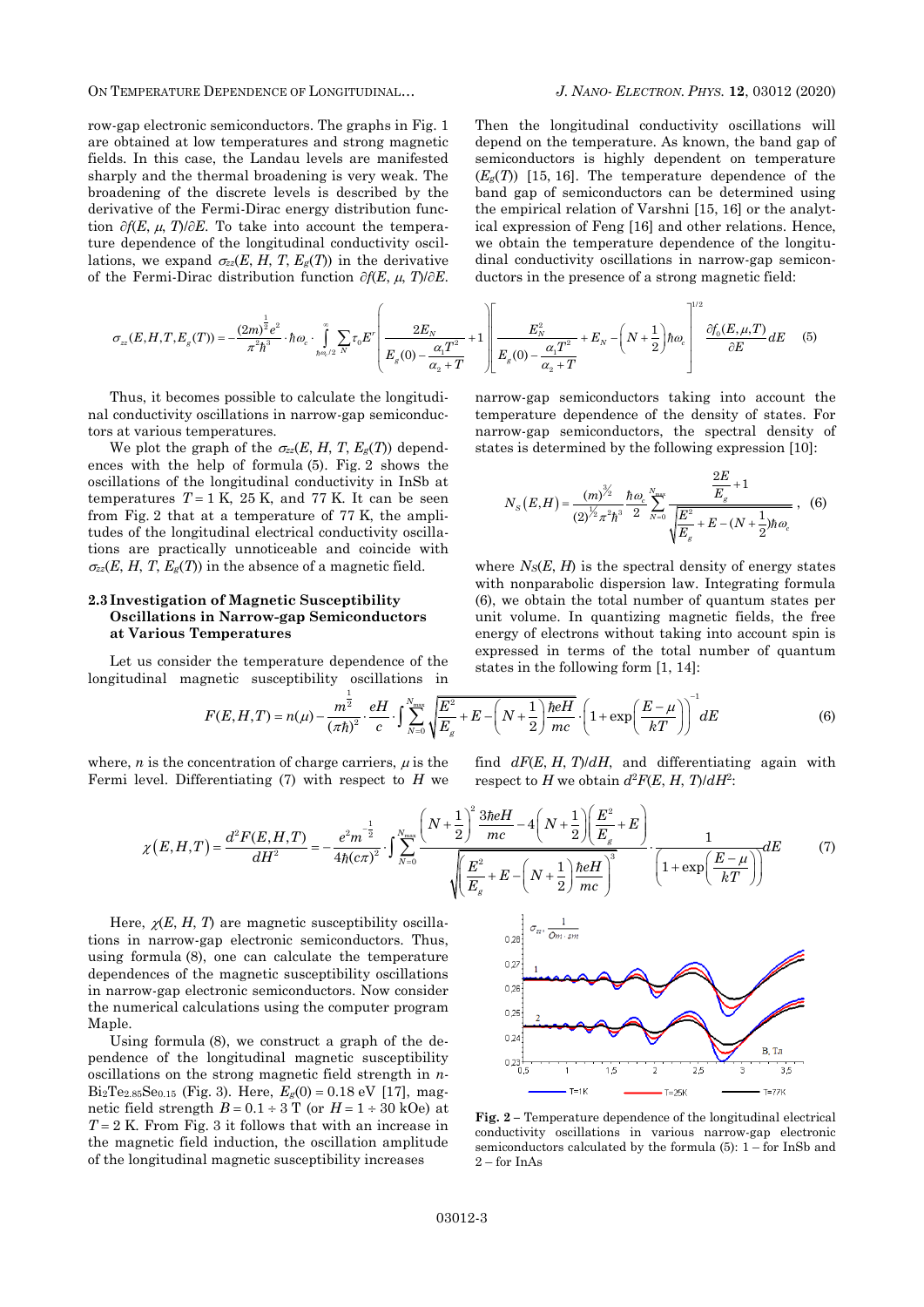

**Fig. 3 –** Dependence of the magnetic susceptibility oscillations on temperature and magnetic field in *n*-Bi<sub>2</sub>Te<sub>2.85</sub>Se<sub>0.15</sub> calculated by formula (8)

significantly. At low temperatures, the discrete Landau levels manifest themselves sharply and the thermal broadening of the discrete levels is not felt. Thermal broadening of the levels in a strong magnetic field leads to smoothing of discrete levels.

# **2.3.1 Influence of Temperature on Electronic**

One of the methods for the determination of the spectral density of energy states oscillations of semiconductors in a strong magnetic field is based on measurements of oscillations of the electronic heat capacity. In the works [12, 13], oscillations of the electron specific heat in semiconductors at low temperatures were studied. However, in these works, the temperature dependence of the oscillations of the electronic heat capacity for narrowgap semiconductors was not considered.

Now, we consider the oscillations of the electronic heat capacity in narrow-gap semiconductors at various temperatures. For a degenerate electron gas, the derivative of the Fermi-Dirac temperature distribution function has the following form:

$$
\frac{\partial f_0(E,\mu,T)}{\partial T} = \frac{1}{kT^2} \cdot \frac{(E-\mu) \cdot \exp\left(\frac{E-\mu}{kT}\right)}{\left(1 + \exp\left(\frac{E-\mu}{kT}\right)\right)^2}
$$
(9)

Using formulas (6) and (9), we obtain the following analytical expression for the temperature dependence tizing magnetic field:

1 **Influence of Temperature on Electronic**  
\n**Heat Capacity Oscillations**  
\n
$$
C(E, H, T) = \frac{(m)^{\frac{3}{2}}}{(2)^{\frac{1}{2}}\pi^2\hbar^3} \frac{\hbar \omega_c}{2kT^2} \cdot \int E \cdot \sum_{N=0}^{N_{\text{max}}} \frac{\frac{2E}{E_g} + 1}{\sqrt{\frac{E^2}{E_g} + E - (N + \frac{1}{2})\hbar \omega_c}} \cdot \frac{(E - \mu) \cdot \exp\left(\frac{E - \mu}{kT}\right)}{\left(1 + \exp\left(\frac{E - \mu}{kT}\right)\right)^2} dE
$$
\n(10)

 $\Omega$ 

Here, *C*(*E*, *H*, *T*) are electronic specific heat oscillations for narrow-gap electronic semiconductors. Thus, with the help of the formula (10), it is possible to calculate the oscillations of the electronic heat capacity in narrow-gap semiconductors at various temperatures.

### **3. COMPARISON OF THEORY WITH EXPERIMENTAL RESULTS**

In the work [18], the de Haas-van Alphen effect in magnetic semiconductors was observed. The magnetic susceptibility oscillations in  $p$ -Bi<sub>2-x</sub>Fe<sub>x</sub>Te<sub>3</sub> were obtained at  $T = 2$  K,  $x = 0$  [18] and  $E_g(0) = 0.2$  eV [17]. Fig. 4 presents the theoretical and experimental graphs for  $p\text{-}Bi_{2-x}Fe_xTe_3$  ( $x=0$ ) at  $T=2$  K. Using formula (8), a theoretical graph is obtained. As can be seen in this figure, the amplitude of the Landau levels on the theoretical curve is observed much higher than on the experimental graph. With the help of formulas (8), one can plot the graph of the magnetic susceptibility oscillations for  $p$ -Bi<sub>2-x</sub>Fe<sub>x</sub>Te<sub>3</sub> at various temperatures. It can be seen from Fig. 4 that at high temperatures, the oscillation amplitudes erode, and a strong magnetic field is not felt. This is due to the fact that the thermal broadening of the Landau levels is enhanced at high temperatures.

Let us analyze the longitudinal conductivity oscillations of specific narrow-gap electronic materials in a quantizing magnetic field. For a unit volume of semi-

conductors, the following condition is satisfied:  
\n
$$
R_{zz}((E, H, T, E_g(T))) \approx \rho_{zz}((E, H, T, E_g(T))) = \frac{1}{\sigma_{zz}(E, H, T, E_g(T))}
$$
\n(11)



**Fig.** 4 – De Haas-van Alphen oscillations in  $p$ -Bi<sub>2-x</sub>Fe<sub>x</sub>Te<sub>3</sub> at  $T = 2$  K and  $x = 0$ : 1 – experiment [18], 2 – theory calculated by formula (8)

Here, *Rzz* is the longitudinal magnetoresistance.

In Fig. 5, the results of theoretical calculations are compared with experimental data for Bi2Se<sup>3</sup> [8] at a measurement temperature of  $T = 4.2$  K,  $E_g(T) = 0.15$  eV and in the magnetic field induction range  $B = 0 \div 32$  T. The theoretical curve for  $R_{zz}(E, H, T, E_g(T))$  is obtained with the help formula (11). As can be seen from this figure, discrete Landau levels are not observed in the range of the magnetic field induction  $B = 5 \div 10$  T in the experimental graph. But, oscillations of the longitudinal magnetoresistance in the theoretical curve are manifested precisely in this interval of the magnetic field induction. Using formula (11), we can calculate the oscillations of the longitudinal magnetoresistance in Bi2Se<sup>3</sup> at various temperatures. As can be seen from Fig. 5, the theoretical curve and experimental data are in good agreement.